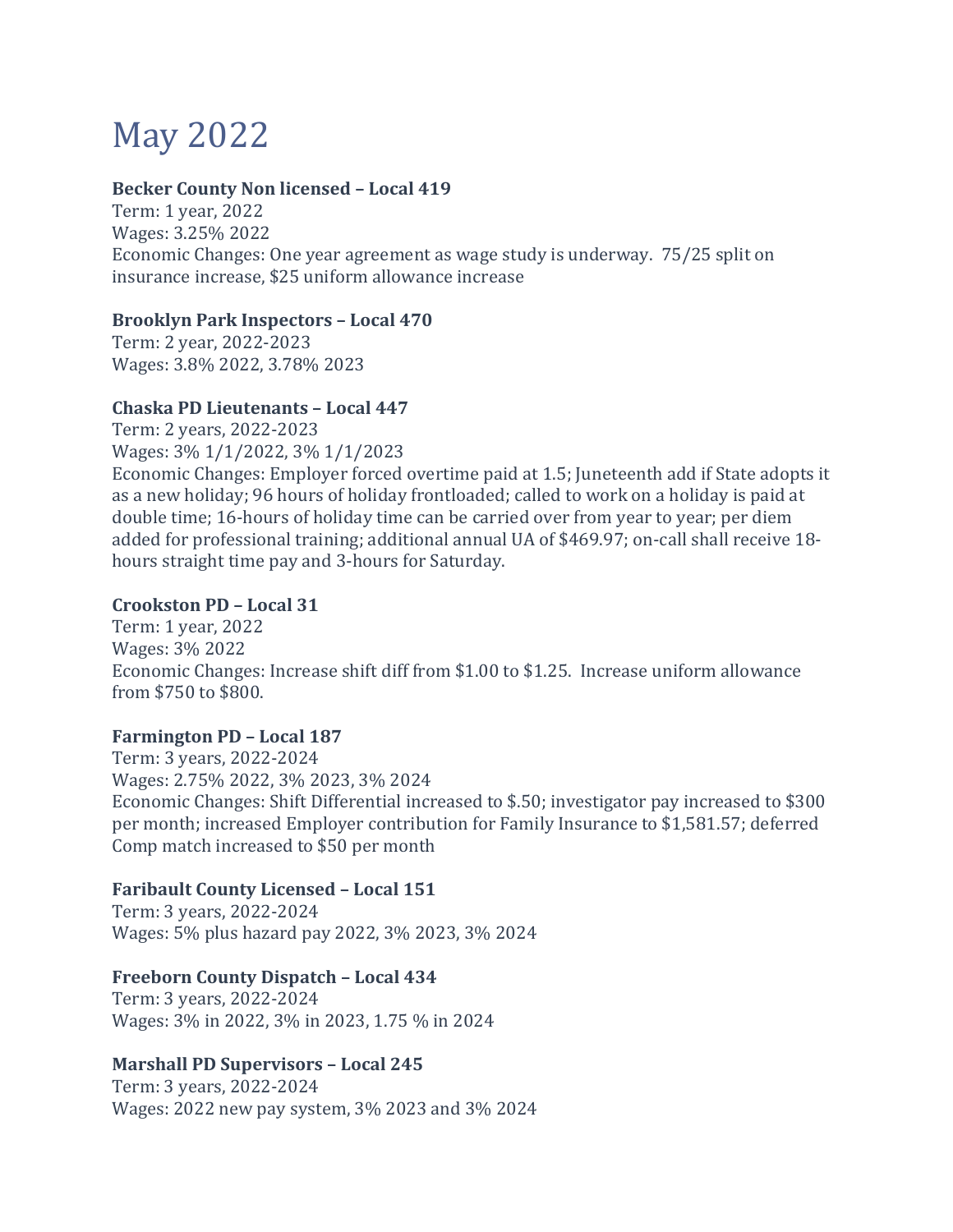### **Olivia PD – Local 475**

Term: 2 year, 2022-2023 Wages: 5.4% 2022, Market Study of Wages 2023 Economic Changes: First contract - On call pay 1 hour straight time each weekday on call and 2 hours straight time weekends and holiday, 80 hours comp time with 40 hour carry over

### **Otter Tail County Non-Licensed Supervisor – Local 398**

Term: 1 year, 2022 Wages: New Wage scale

### **Ramsey County Dispatch Supervisors – Local 353**

Term: 3 years, 2022-2024 Wages: 1.5% 2022, 2.25% 2023, 2.25% 2024 plus 1.15% increase at Step 11 Economic Changes: One time lump sum payment of \$1,000 for on site pandemic pay, Juneteenth as a holiday, increase max vacation from 2% of annual accrual to 2.5%, and weekend differential. The members were all moved up to top pay because they hired a St. Paul employee at a higher rate.

## **Rochester PD – Local 194**

Term: 3 years, 2022-2024 Wages: 2.75% 2022, 2% 2023, 2% 2024 Economic Changes: Employees move up two steps in 2024, employees at top step receive \$1500 on 12/31/22 and \$1000 12/31/24; adjustments in steps allowing for top patrol in 9 steps versus 14; raise in training officer pay- \$130,\$135, \$140; master patrol officer pay at \$2/hr 2022-24; Bin 2023 employees may sell back up to 60 hrs of Comp in September.

## **Sherburne County SO Licensed Supervisor – Local 202**

Term: 3 years, 2022-2024 Wages: 2.5% 2022, 2.5% 2023, 2.5% 2024 Economic Changes: \$300 lump sum "recognition pay"; Two \$600 lump sum payments for those who did not work from home during COVID.

## **Stearns County Non-Licensed Corrections Dispatch– Local 316**

Term: 3 years, 2022-2024 Wages: 2% 1/1/ 2022, 2% 7/1/2022, 2% 1/1/ 2023, 2% 7/1/2023, 2% 1/1/ 2024, 2% 7/1/2024 Economic Changes: Added Sort pay \$1.00 per hour of work and \$500 MOU pay for 22, 23, and 24